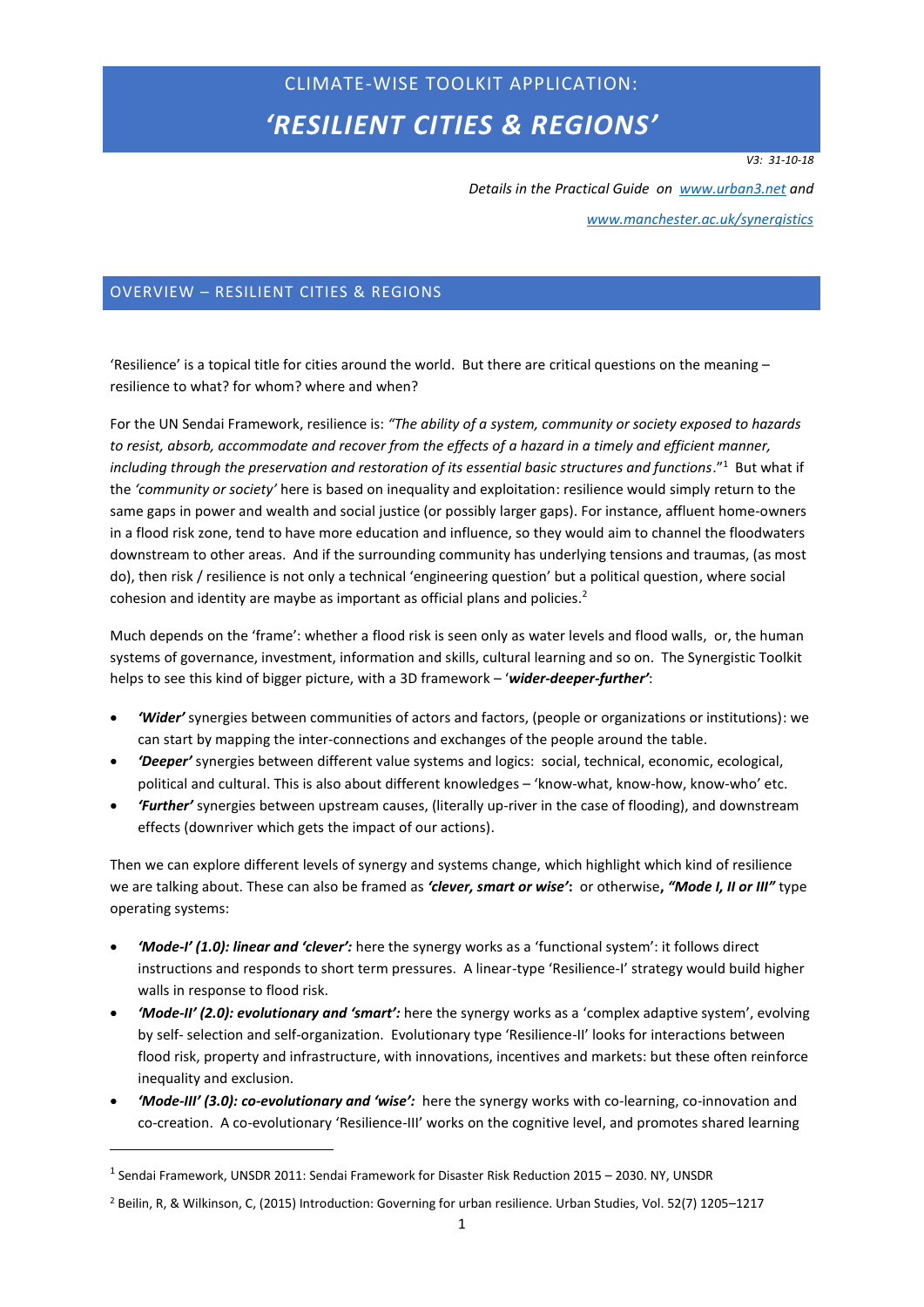and collective intelligence of all stakeholders. It aims beyond 'clever' flood defence, towards a 'wiser' coevolution of urban systems with their climate systems.

Similar principles apply to parallel pathways, such as *Climate-III, Neighbourhood-III, Finance-III,* and so on. Each of these are highly inter-connected, and the 'synergistic pathways from smart to wise' can be mapped in each (see<https://urban3.net/urban-3-0-the-book/>



To understand and work with this extended reality, we have to look at whole systems not just the parts, as in the *Resilience-III* cartoon here. This shows on the left, a linear / evolutionary model of low resilience: farmers destroy the retentive capacity, engineers design flood walls which send the waters downstream, houses are in the wrong place with the wrong design and government is organized in silos which don't communicate. On the right hand side, we see a synergistic community, with wider and deeper collaboration between farmers and foresters, engineers and entrepreneurs, residents and community leaders, architects and developers, insurers and financiers, public services and emergency services.

This is where 'reactive' risk assessment overlaps into 'pro-active' resilience strategy. For climate change impacts, there are human-environment thresholds and tipping points: storms increase in severity and unpredictability, and houses are built in floodplains or fire risk areas. The most vulnerable often lack insurance or protection, and human errors are amplified up by gaps, mistrust and paranoia. Such factors seem to accumulate self-reinforcing feedback, not only material (the height of a flood wall can be a tricky question) but also cognitive and collaborative (how organizations learn and communicate, or not).

Such questions can also bring in other synergistic pathways to be explored (from *Deeper City* book), such as:

- *Adaptation-III*: living with climate change disruption, with new ways of co-learning between all actors;
- *Organization*-*III*: structures for enterprises and agencies with complex multi-functional roles.
- *E/Valuation-III:* working with wider and deeper forms of value social, technical, ecological, political or cultural.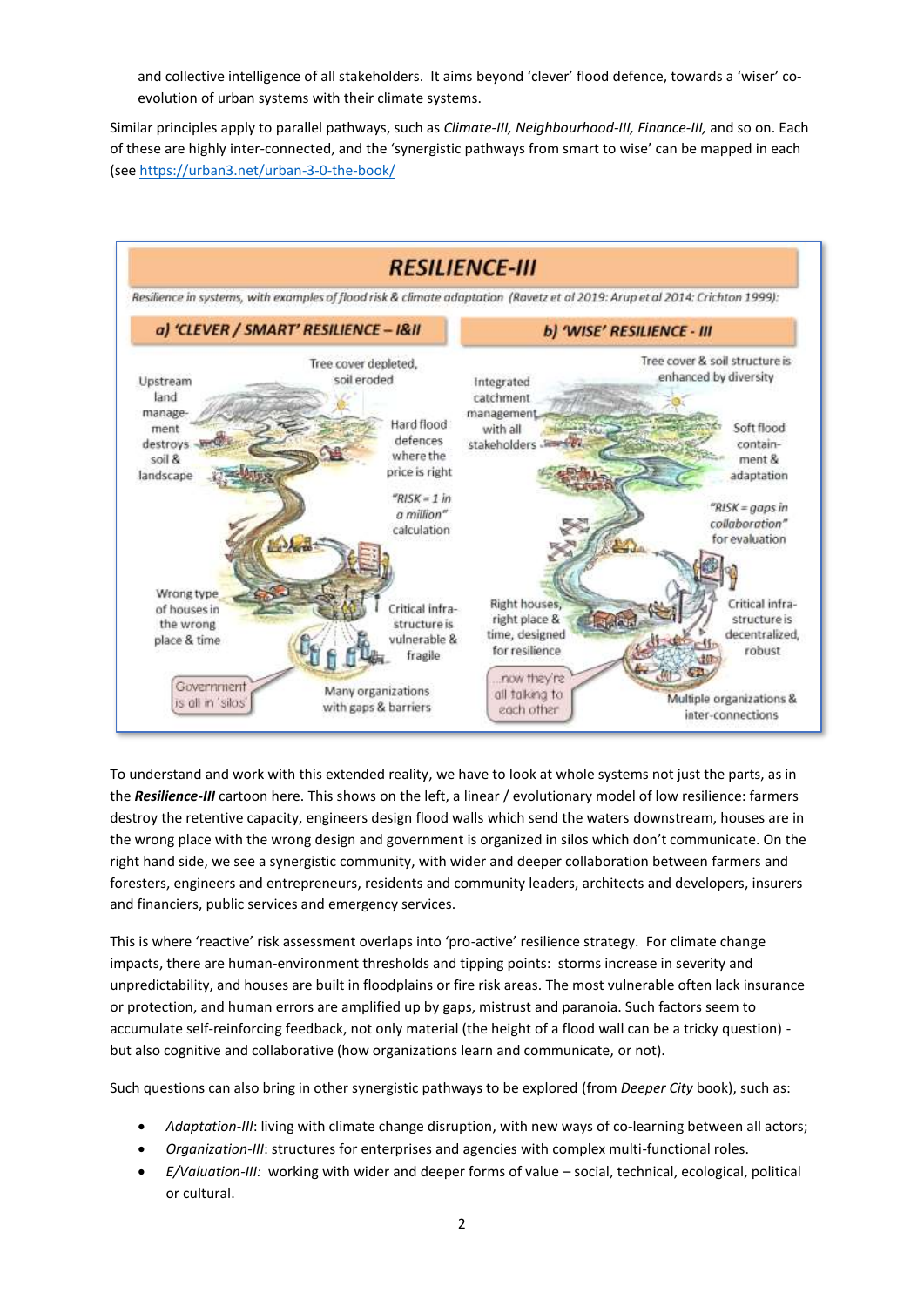So - where to draw the line and boundaries – should we focus on the technical flooding problem, or a whole urban system problem of social cohesion, economic diversity and effective governance? The summary / selfevaluation table here can help.

| <b>Summary &amp; self-evaluation: Resilience-III</b> |                      |                           |                                   |                                   |  |  |  |
|------------------------------------------------------|----------------------|---------------------------|-----------------------------------|-----------------------------------|--|--|--|
|                                                      |                      | Mode-I:<br><b>Linear</b>  | Mode-II:<br><b>Evolutionary</b>   | Mode-III:<br>Co-evolutionary      |  |  |  |
|                                                      |                      | 'CLEVER':<br>(complex)    | 'SMART':<br>(emergent complexity) | 'WISE':<br>(cognitive complexity) |  |  |  |
| © 个                                                  | Social resilience    | Social units              | Social networks                   | Social intelligence               |  |  |  |
| 父                                                    | Technical resilience | Mono-functional           | Multi-functional                  | Integrated systems                |  |  |  |
| \$                                                   | Economic resilience  | Industrial production     | <b>Extractive capital</b>         | <b>Holistic livelihoods</b>       |  |  |  |
| €                                                    | Environ resilience   | Defence for flood etc     | Insurance markets etc             | Multi-function ecologies          |  |  |  |
| ਹਿ                                                   | Political resilience | Institutional regulations | Power games                       | Political nous                    |  |  |  |
| æ                                                    | Cultural resilience  | Cultural objects          | <b>Cultural markets</b>           | <b>Cultural civilizations</b>     |  |  |  |

The self-evaluation / summary table here can be used to define the problem - whether lack of flood defence, or lack of social cohesion capacity. Then we discuss the changes in motion, positive and negative. Thirdly, we can use the table to structure discussion on visions and opportunities and synergies: and fourth, the possible pathways to meet them. This method can combine with the visual templates below, and also other tools - hitech / low-tech, people-centred / analysis, local / global focus, and so on. A pilot program was run in Melbourne 2017, with results on [www.manchester.ac.uk/synergistics/collaboratorium/risk-resilience/](http://www.manchester.ac.uk/synergistics/collaboratorium/risk-resilience/)

In the following pages we set out:

- An overview of the synergistic toolkit and method of use
- A visual thinking guide with templates and a worked example.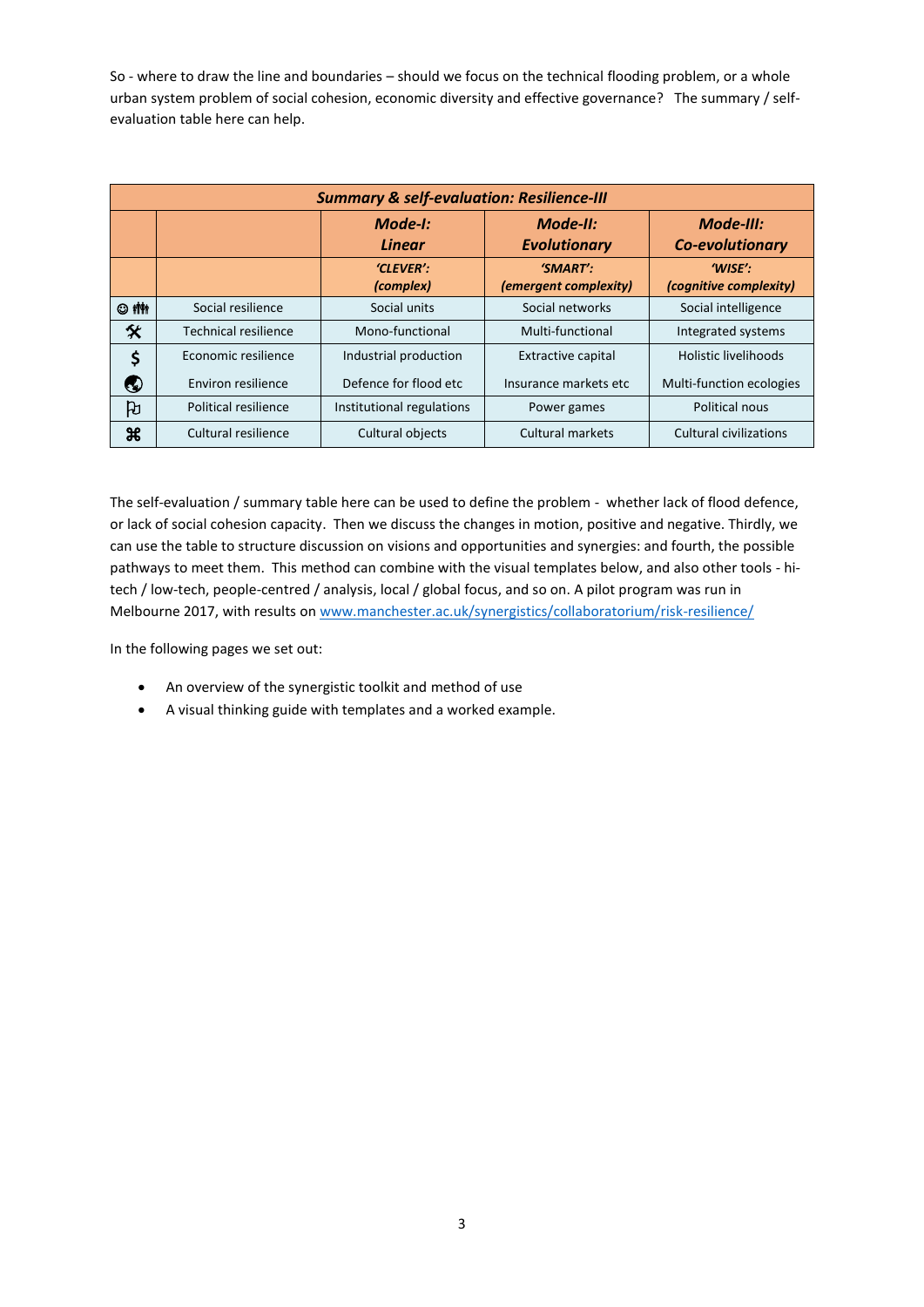#### SYNERGISTIC / CLIMATE WISE TOOLKIT

*'Resilience-III'* has to, somehow, connect environmental management with social, technology, ecology, economic, political and cultural issues. Meanwhile, 'grand challenges' such as artificial intelligence or social inequality, are even more 'hyper-complex', inter-connected, and controversial. What can be done?

'Synergistics' – the science and art of working with synergies – has been developed for such challenges. It provides practical methods and tools, to help explore and enable 'collective intelligence'. It can work in organizations, institutions, supply chains or value-chains, business / enterprise models, networks or communities.

To explore the potential for collective intelligence, calls for creative and visionary thinking. For this we use the Synergistic Toolkit, a flexible set of techniques with 4 stages and 12 steps:

- a) *System mapping:* the baseline syndromes and issues on the table: also includes '*co-learning':*
- b) *Scenario mapping:* the drivers of change & alternative futures: ('*co-knowledge'):*
- c) *Synergy mapping:* design of opportunities, synergies, innovations: ('*co-creation'):*
- d) *Strategy mapping:* design of practical pathways, road-maps, policies & projects ('*co-production')*.



The picture here shows all four stages in one big room (in reality each could be at a different time and place)**.**  The scheme is very flexible: it can take hours, days, weeks or months, depending on time, people and resources. The cycle can be more interactive, or more about desk-study, data-mining, expert debate, or stakeholder interviews. Overall these tools help to explore 'grand societal challenges': to identify 'what kind of problems' are we talking about: and then explore 'what kind of solutions' are most useful.

Visual thinking is at the centre of the synergistic methods and tools. This Guide provides a series of templates and typical questions, for each of the 4 stages and 12 steps.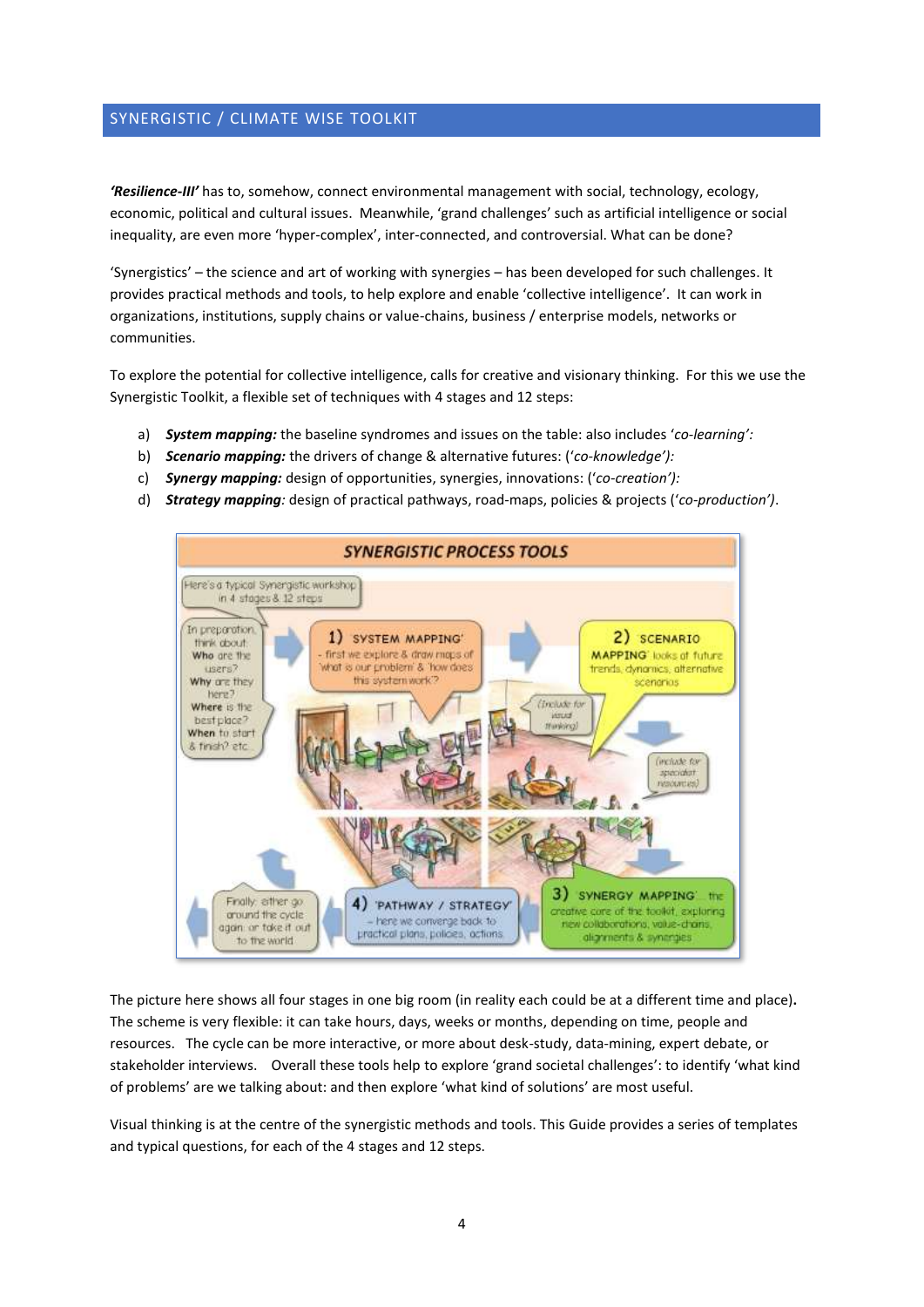#### VISUAL THINKING AND VISUAL TEMPLATES

These visual templates provide a easy and practical structure for building and visualizing complex information, i.e. concept maps / systems maps / *deeper-mind* maps. (these are different to *mind-maps*, as they focus on collective intelligence with multiple agendas).

The templates can be easily copied onto flip charts with writing or images on sticky notes. The order of using the templates depends on the theme, the event, the participants etc. Sometimes we start with the Scenario Mapping (D,E,F): in others we start with Synergy Mapping (G,H,I).

Overall, visual thinking is one of the best ways to explore creative, out-of-the-box, inter-connected ideas.

- Participants are asked for visual ideas or small sketches, to be completed by a graphic facilitator.
- Participants can respond to 'future cards', 'scenario visions', or other visual inputs
- Participants are encouraged to draw concept mappings, using the visual templates.
- The templates are very flexible, and can be used in a creative open-minded way.
- If participants don't agree on the images or mappings, each can do their own version.
- The templates in stage 1 & 3 are focused on the development of collective intelligence.
- The templates in stage 2 & 4 fit with mainstream futures / scenario methods: and with standard routemapping / project management methods.



Each of the 4 stages and 12 steps is shown in the following pages, with likely questions to be addressed, and with cues for visual thinking methods. The graphics on the left side are blank templates (to be copied onto flipcharts or similar). The graphics on the right side are worked examples (based on a low-carbon agenda).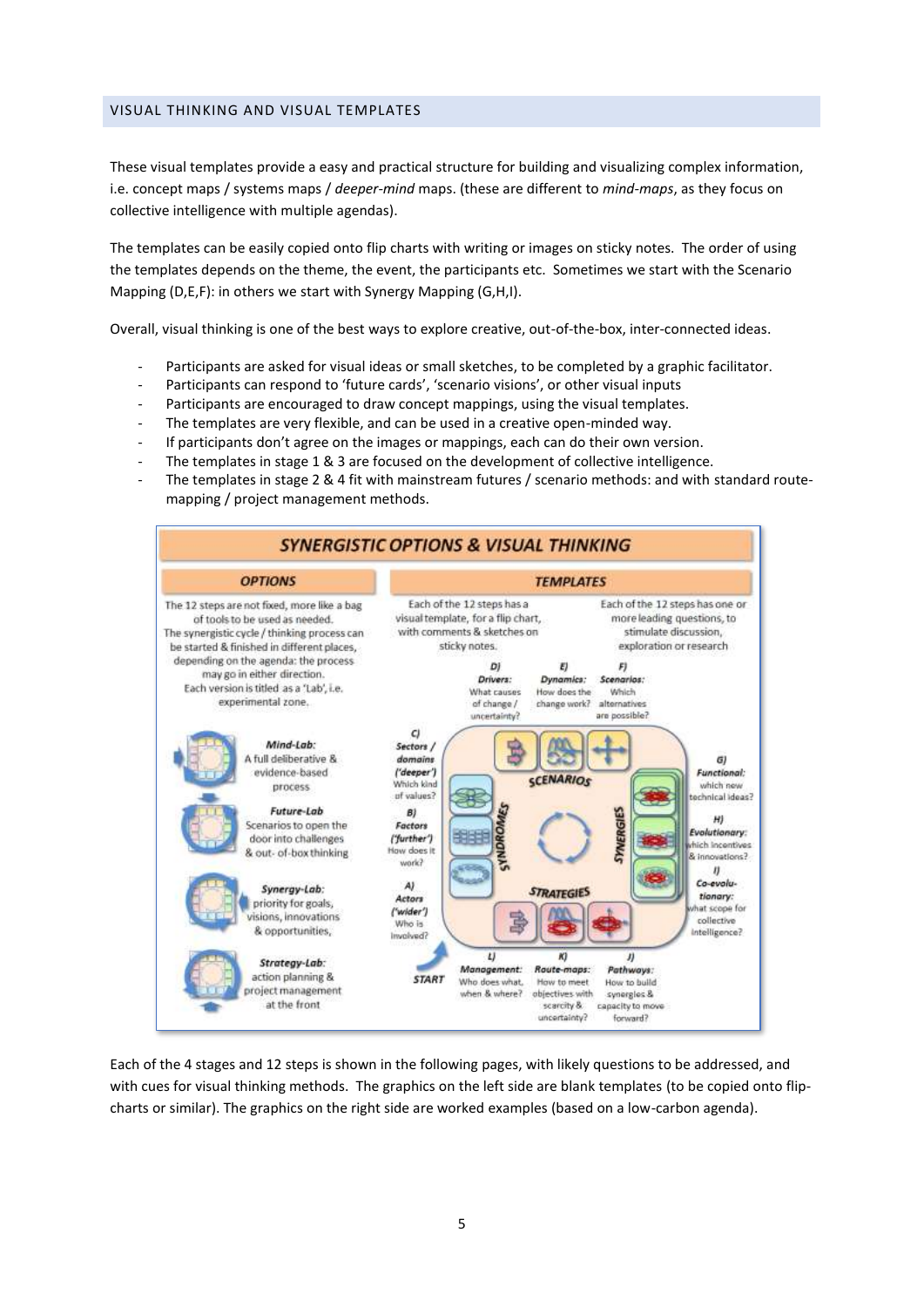

#### A) ACTORS MAPPING – ('WIDER' SYNERGIES): *'ROUND TABLE'* TEMPLATE

- *Q: Who is involved?*
- *Q: how do they interact?*

Identify the most important people, stakeholders, communities: explore their roles & relations (social, economic, political etc).



#### B) FACTORS MAPPING – ('FURTHER' SYNERGIES): *'BUSINESS MODEL'* TEMPLATE

- *Q: How does the system work?*
- *Q: Where are the upstream / downstream factors?*

Explore the metabolism or flows (resources, money, policy, labour, social value etc):

Look for upstream causes / downstream effects of the flows, (e.g. ecological / social impacts)



C) DOMAIN MAPPING – ('DEEPER' SYNERGIES): *'CLOUDY CRYSTAL BALL'*.

Questions to be addressed:

- *Q: Why is this project important?*
- *Q: Which values & domains are involved?*

Explore what kind of problems & what is the scope: which are the goals / visions? (social / technology / economic / environment / political /cultural etc).

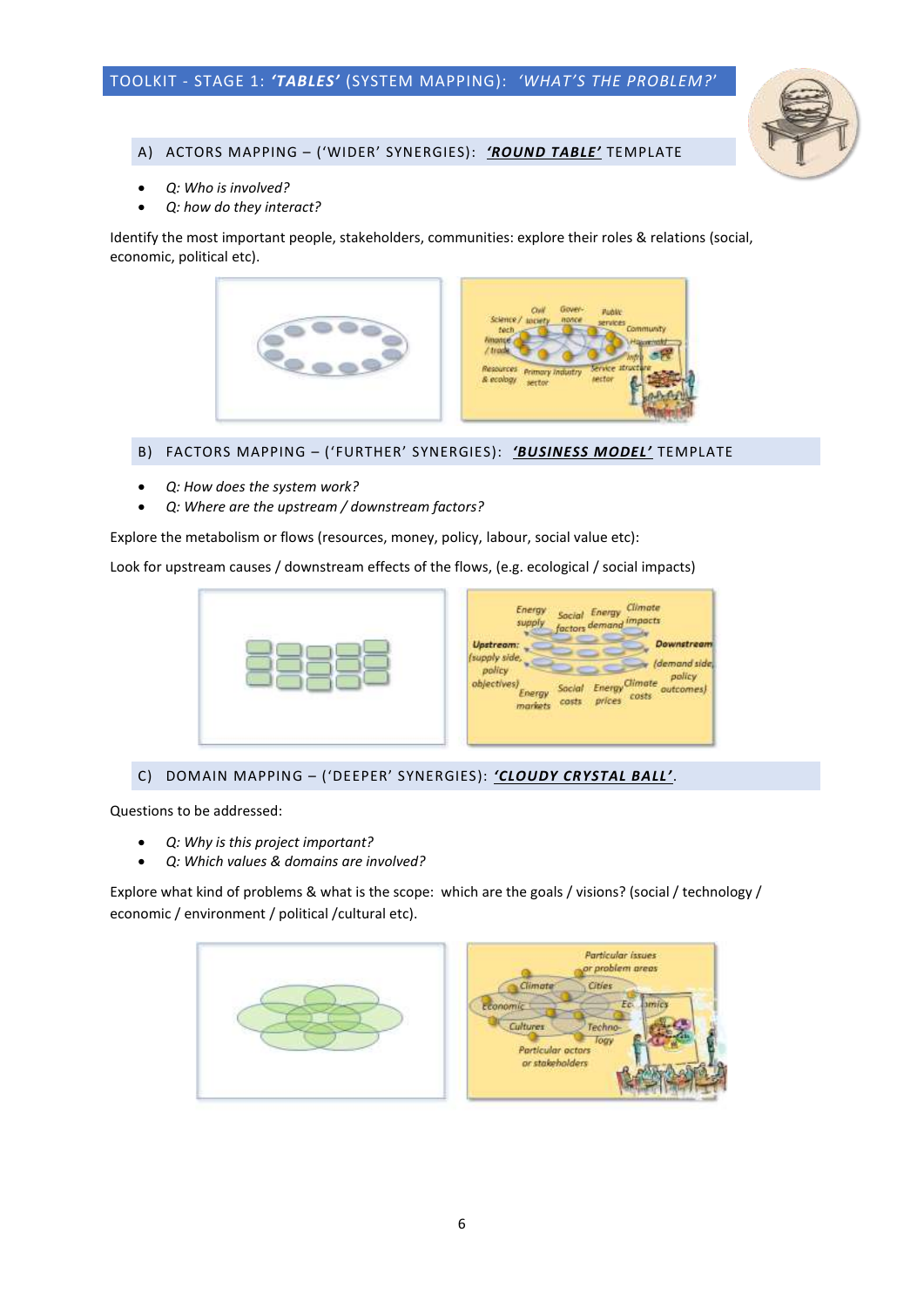## TOOLKIT STAGE 2: *'CROSSROADS'* (SCENARIO MAPPING): *'WHAT'S CHANGING?'*

#### DRIVERS - *'FORCE FIELDS'* TEMPLATE



- *Which forces of change?*
- *Which uncertainties?*

Identify each kind of change, for impact & uncertainty. Select the top 2 or 3 most important changes.



#### D) HORIZONS - *'3 MOUNTAINS'* TEMPLATE

- *When are the horizons of each change?*
- *Which are surface / structural / archetype changes?*
- *When is there growth / decline/ restructuring?*

Explore which are short / medium / longer term changes:

Explore the patterns or cycles of change



#### E) SCENARIOS - *'CROSS-ROADS'* TEMPLATE

- *What if the best / worst happens?*
- *Which are the most 'interesting' alternative futures?*

Explore 'what-if' the top 2/3 changes are high / low impact, positive / negative.

Explore the scenarios with stories, headlines, images.





surface/

structural/<br>myth & archetype

 $44 - 10$  years?

114

25 years?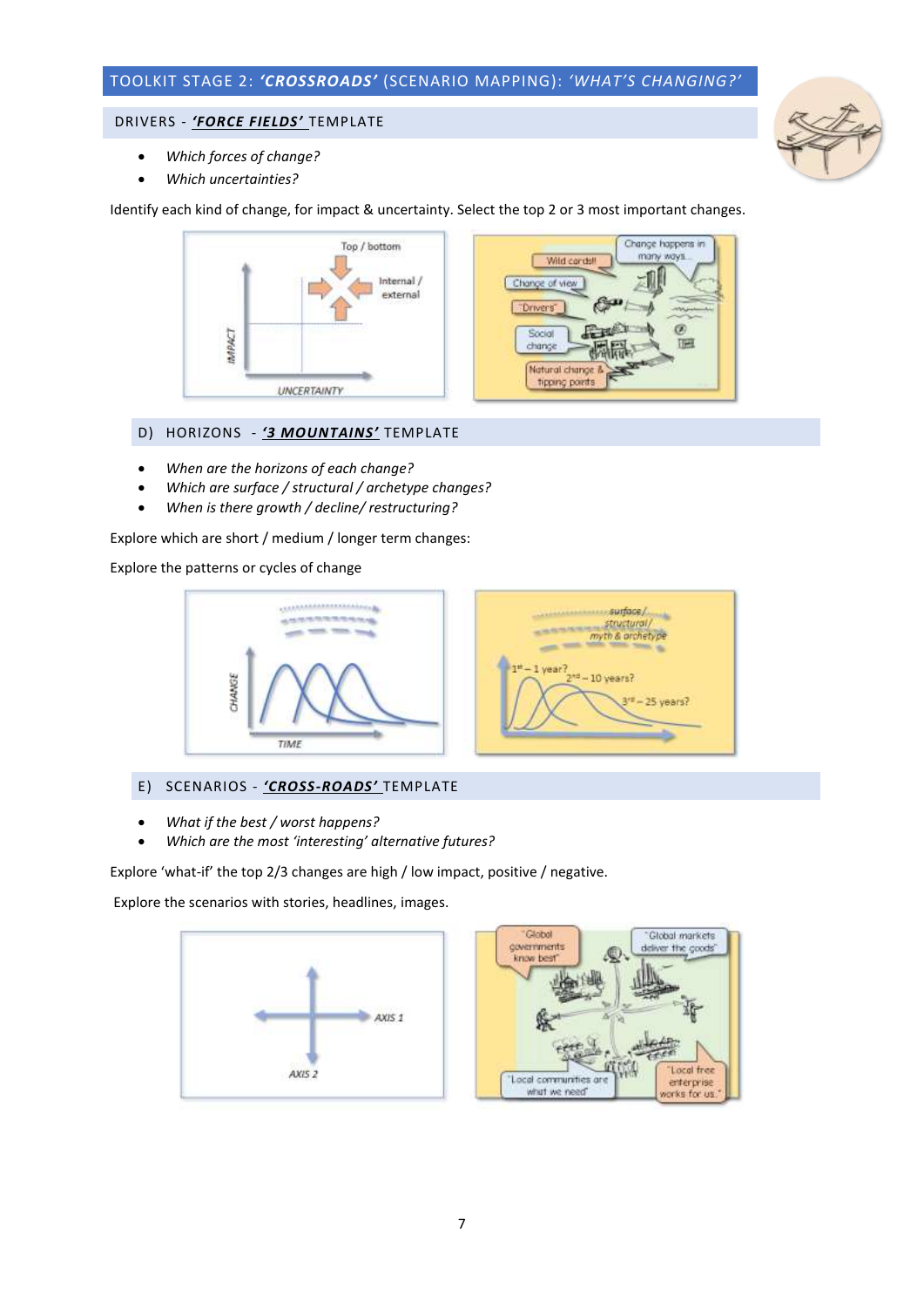

#### *F)* LINEAR – (MODE-I) - *'CLEVER IDEAS'* TEMPLATE

• *How to improve the functions & operations?*

Explore practical ideas & synergies between the 'actors' & 'factors' (social / technology / economic / environment / political /cultural etc). Draw the possible inter-connections.

|                            | the drector / CEO /<br>general is in charge<br>е<br>the fling systems look. |
|----------------------------|-----------------------------------------------------------------------------|
| Functional<br>interactions | well impinized<br>$\mathbf{f}$<br>囲<br>The workers look<br>productive       |
|                            | It's overy <b>CLEVER</b><br>So what could                                   |
|                            | machine. But what if<br>possibly go<br>the feel runs out??<br>wrong??       |

#### G) EVOLUTIONARY (MODE-II): *'SMARTER IDEAS'* TEMPLATE

• *How to make smarter inter-connections?*

Explore the state-of-the-art entrepreneurial ideas & synergies between 'actors' & between 'factors'. Draw the possible inter-connections.



#### H) CO-EVOLUTIONARY (MODE-III): *'WISER IDEAS':* TEMPLATE

• *How to grow a wiser kind of intelligence?*

Explore beyond state-of-the-art 'visionary' ideas & synergies, between different 'actors' & 'factors'. Draw the possible inter-connections, with multiple layers.



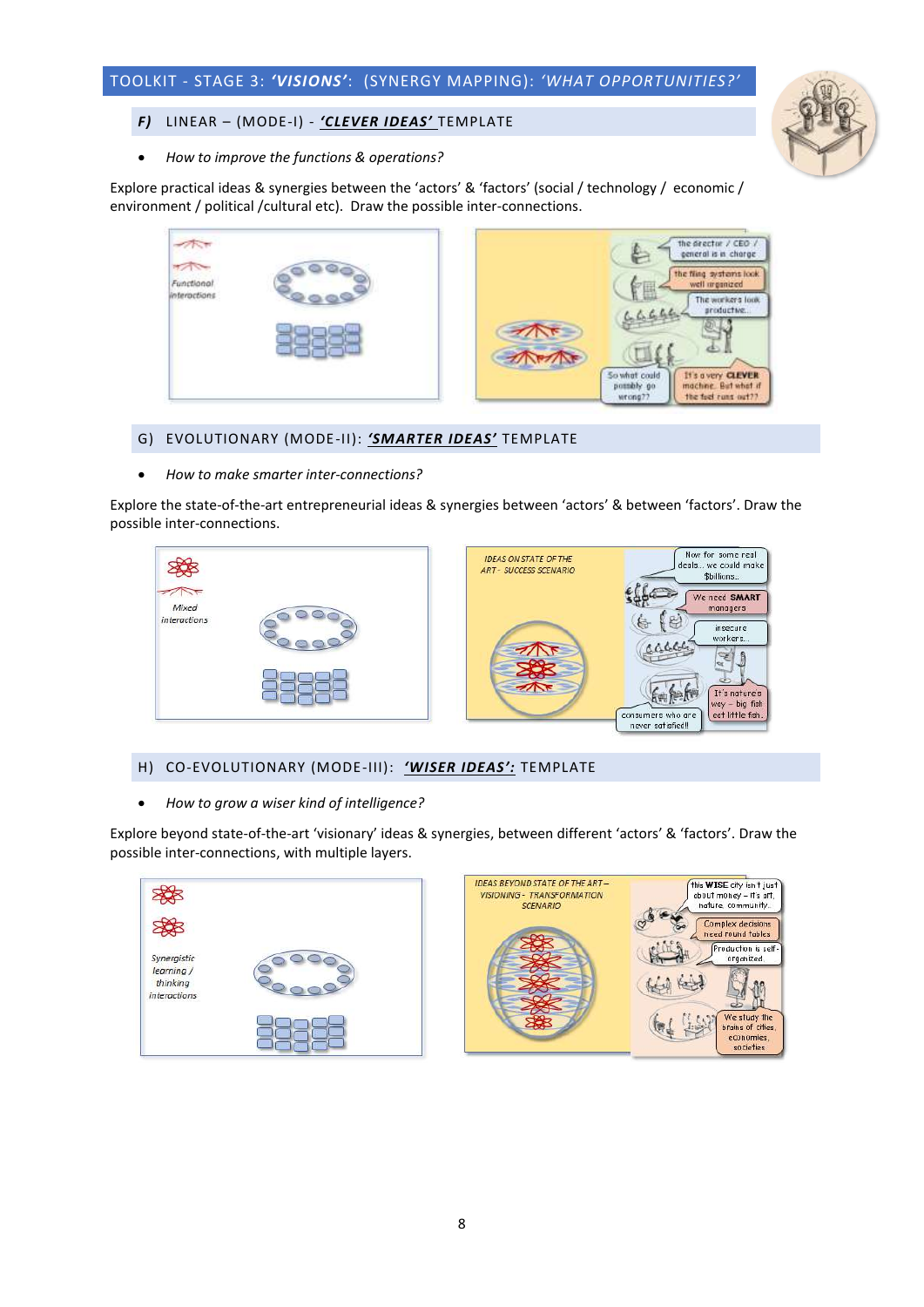### TOOLKIT STAGE 4 - *'ROUTE-MAPS'*: (STRATEGY MAPPING): *'WHAT'S TO BE DONE?'*

#### (J) PATHWAYS - 'PATHWAYS'

- *Which pathways could best realize the opportunities??*
- *Are these future-proofed?*

Develop 'pathways' of strategic change, which connect the most robust ideas / synergies (internal / external: short /medium / longer). *(there are different formats to show the pathways)*

Test the best ideas / synergies against each scenario: & select the most robust.



#### (K) ROUTE-MAPS - 'ROUTE-MAPS'

- *What strategies could turn the pathways into reality??*
- *When are the key stages?*
- *How much resources are needed?*

Identify the goals & objectives: Identify links to plans & actions, actors involved, factors & resources needed. (internal / external: short /medium / longer)



#### (L) MANAGEMENT/ EVALUATION - 'ACTION PLANS'

- *How to manage the actions?*
- *How to evaluate the results??*

Set up management plan with practical priorities & actions: Identify the next steps with actors & resources: Explore how to monitor performance, evaluate results & feedback.

Outcomes

& impli-

So haw di<br>If go<sup>30</sup>